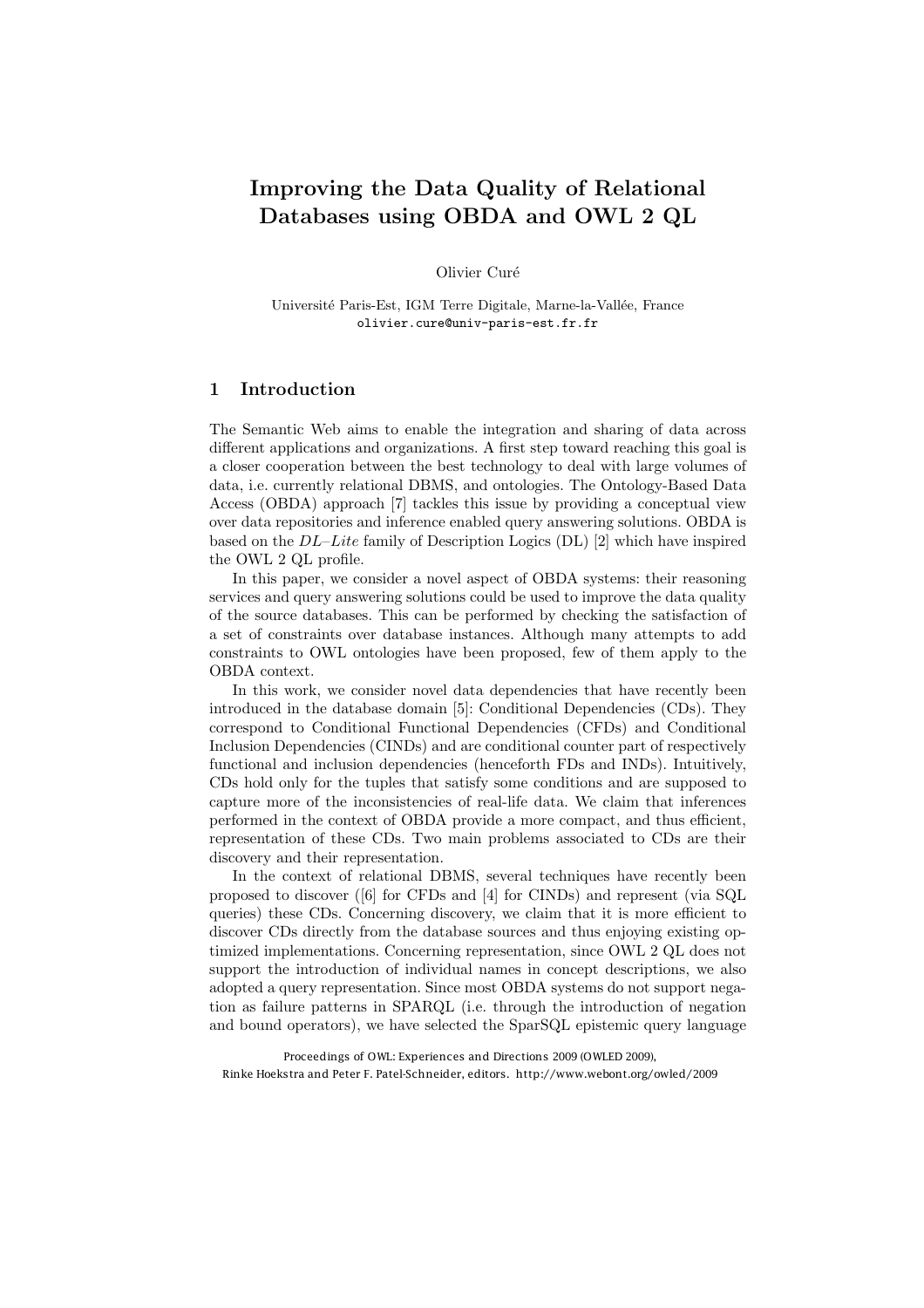[3]. Thus CDs are provided by an external solution and we need to translate them in SparSQL. In order to obtain a minimal set of these queries, this translation exploits standard DL reasoning services, i.e. concept subsumption.

## 2 Conditional Dependencies

In this section, we present the syntax and semantics of CFDs and CINDs which are respectively extension of standard FDs and INDs with patterns.

A CFD  $\psi$  defined on a relation R is a pair  $R(X \to Y, T_p)$  where X and Y are attribute sets in R,  $X \to Y$  is a standard FD [1] and  $T_p$  is a pattern tableau containing all attributes in *X* and *Y* . The sets *X* and *Y* are of the same arity and for each attribute *A* in  $(X \cup Y)$ , the value of the attribute *A* of the tuple  $t_p$ in  $T_p$ , denoted  $t_p[A]$  is either a value from the domain of A or a variable denoted by '.'. A tuple t matches a tuple  $t_p$  in  $T_p$  if for each attribute A in  $T_p$ , for some constant 'a',  $t[A] = t_p[A] = a'$  or  $t_p[A] = '$ .

An instance D of R satifies the CFD  $\psi$ , denoted  $D \models \psi$ , if for every pair of tuples  $t_1$  and  $t_2$  in D, and for each pattern tuple  $t_p$  in  $T_p$ , if  $t_1[A] = t_2[A]$  for every attribute *A* in *X*, and both  $t_1$  and  $t_2$  match  $t_p[A]$ , then  $t_1[B] = t_2[B]$  and  $t_1, t_2$  both match  $t_p[B]$  for each attribute *B* in *Y*.

A CIND  $\phi$  defined over a pair of relations  $R_1$  and  $R_2$  is a pair  $(R_1(X; X_p) \subseteq$  $R_2(Y; Y_p), T_p$  where  $X, X_p$  and  $Y, Y_p$  are attribute sets of  $R_1$  and  $R_2$  respectively,  $R_1(X) \subseteq R_2(Y)$  is a standard IND [1] and  $T_p$  is a pattern tableau of  $\phi$  with attribute sets  $X_p$  and  $Y_p$  such that each pattern tuple  $t_p$  and each attribute B in  $X_p$  (or  $Y_p$ ),  $t_p[B]$  is a constant in the domain of *B*.

An instance  $(D_1, D_2)$  of  $(R_1, R_2)$  satisfies the CIND  $\phi$ , denoted  $(D_1, D_2) \models \phi$ , iff for each tuple  $t_p$  in  $T_p$  and for each  $t_1$  in  $D_1$ , if  $t_1[X_p] = t_p[X_p]$ , then there must exist  $t_2$  in  $D_2$  such that  $t_1[X] = t_2[Y]$  and  $t_2[Y_p] = t_p[Y_p]$ .

Example 1: To illustrate these CDs, let us consider the following relational schema for book, cd and dvd data: dvd(iddvd, artist, title, type ,label, region), cd(idcd, artist, title, type ,label) and book(isbn, author, title, format, editor). In the following CDs, we represent pattern tableaux as sets of tuples where the attributes sets *X* and *Y* of a CFD (resp.  $(X; X_p)$  and  $(Y; Y_p)$  of a CIND) are delimited by the symbol  $'\|$ :

 $\psi_1 = cd(label \rightarrow type, \{('bluenote' ||'jazz'),('DeutscheGramophon' ||'classic')\}$  $\phi_1 = cd(\text{title}, \text{label}; type) \subseteq book(\text{title}, \text{author}; \text{format}), \{''.', \_',' \text{audiobook}' \}$ *,* ! *,* ! *audio*! *}*

Here, the first tuple in  $\psi_1$ 's  $T_1$  asserts that all *cd* tuples that have a 'Blue note' label must have a 'jazz' type. Interestingly, this condition also applies to the *dvd* relation, i.e. all Blue Note dvds have a 'jazz' type.  $\phi_1$  states that for each tuple in the *cd* relation with an 'audiobook' type, there must exits a book tuple with the same artist and title values and an 'audio' format.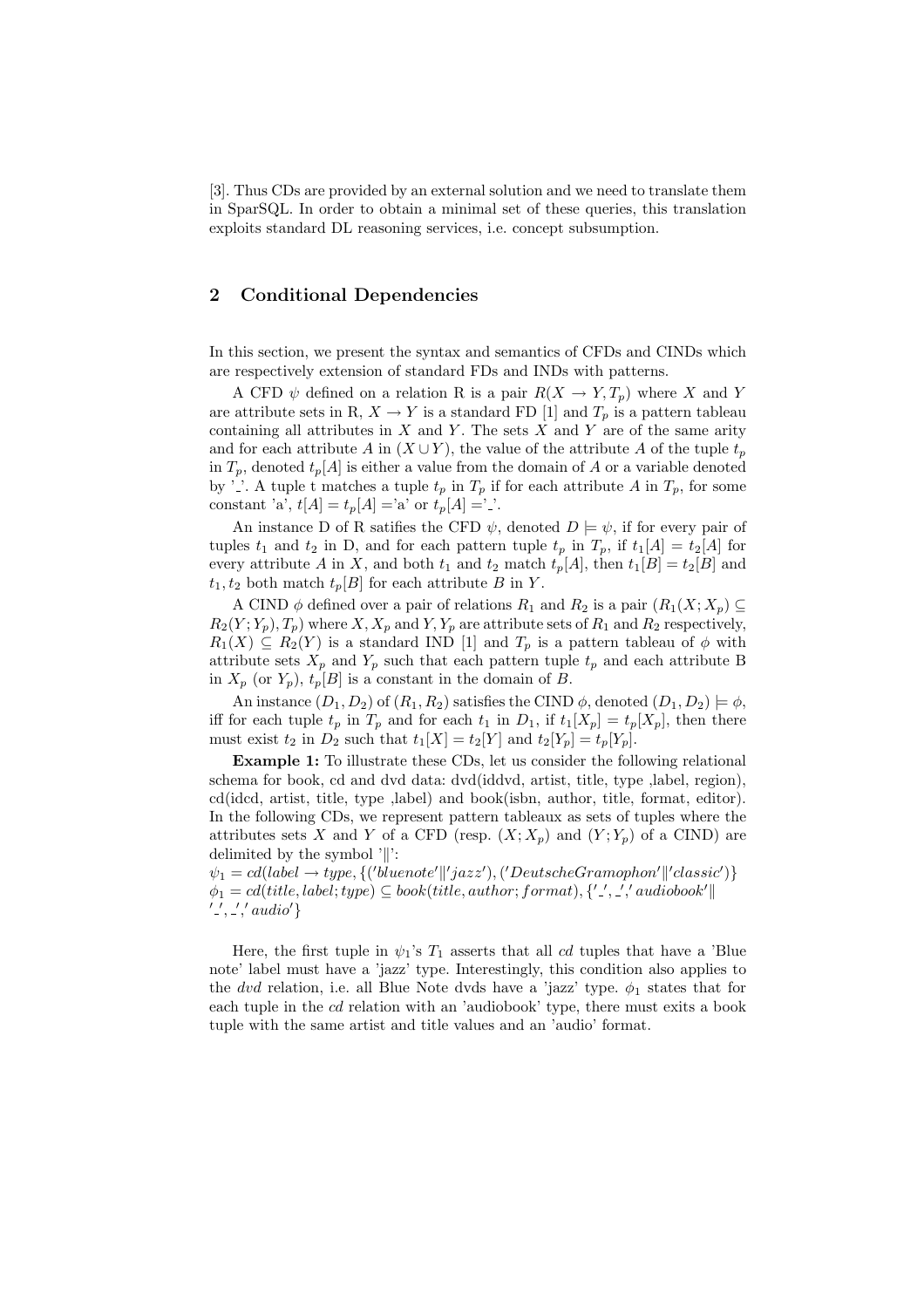### 3 System Description

Our OBDA system corresponds to a triple  $\mathcal{O} = \langle \mathcal{T}, \mathcal{M}, \mathcal{D} \rangle$  where  $\mathcal{T}$  is a TBox formalized in OWL 2 QL,  $\mathcal{D}$  is relational database and  $\mathcal{M}$  is a set of mapping assertions between  $T$  and  $D$ . The mapping assertions support the extraction of the data from  $D$  to populate an ABox associated to the TBox  $T$ . They take the form of Global Local As View (GLAV) mappings where the left handside of the assertion is a SQL query and the right handside is a conjunctive query over ontology entities. In the following mapping example, the *getcd* identification function enables to associate data stored in the relation to objects in the ontology:

SELECT idcd, artist,title,  $\sim$  Cd(getcd(\$idcd)),title(getcd(\$idcd),\$title), type, label FROM cd artist(getcd(\$idcd),\$artist), type(getcd(\$idcd),\$type), label(getcd(\$idcd),\$label)

| In our running example, the TBox $\mathcal T$ corresponds to: |                                        |
|---------------------------------------------------------------|----------------------------------------|
| $AudioDocument \sqsubset Document$                            | $Dvd \sqsubset \mathit{AudioDocument}$ |
| $NonAudioDocument \sqsubseteq Document$                       | $\mid C d \sqsubseteq AudioDocument$   |

 $NonAudioDocument \sqcap AudioDocument \sqsubseteq \bot \mid Book \sqsubseteq NonAudioDocument$ Since the existential quantification to an individual or a literal and the enumeration of individuals or literals are not supported in OWL 2 QL, we need to represent the CDs with queries supported in OBDA. With these queries, we are not only interested in checking the satisfiability of a knowledge w.r.t. a set of CDs but we would also like to identify those tuples that do not satisfy a given CD. Thereby a form of negation is required in the query language. This is not compatible with the following OBDA restriction: queries posed over the ontology must correspond to union of conjunctive queries. This is motivated by maintaining LOGSPACE data complexity of query answering in OBDA and allows delegating reasoning on data to a RDBMS. Nevertheless, in [3] the authors propose an epistemic query language called *SparSQL* which satisfies our needs.

Another issue concerns CD discovery. Should it be discovered from the RDBMS or from the ontology? Since the generation of the pattern tableaux imposes to mine a database instance, we consider that it is more efficient to directly search for CDs at the RDBMS level. This is mainly due to the query answering process of OBDA which requires several steps, i.e. query expansion, unfolding and evaluation, and which would make a ontology-based discovery less computationally efficient. Additionally, complete, sound and optimized discovery algorithms are available for both CFDs  $[6]$  and CINDs $[4]$  in a relational context. Thus an external solution provides sets of CFDs and CINDs and we need to translated them into *SparSQL* queries. A desirable feature of this translation is to compact these CDs using the DL concept subsumption reasoning service.

Our translation technique works as follows: for each CFD (resp. CIND) we use the mappings to search for the property mapped to each attribute in *X* and *Y* (resp.  $X, X_p, Y, Y_p$  for CINDs). This is performed by selecting the mapping assertions whose SQL queries contain these attributes as distinguished variables, hence they must be mapped to ontology elements. Then we search for the concepts associated to these properties using the identification functions, e.g. *getcd*.